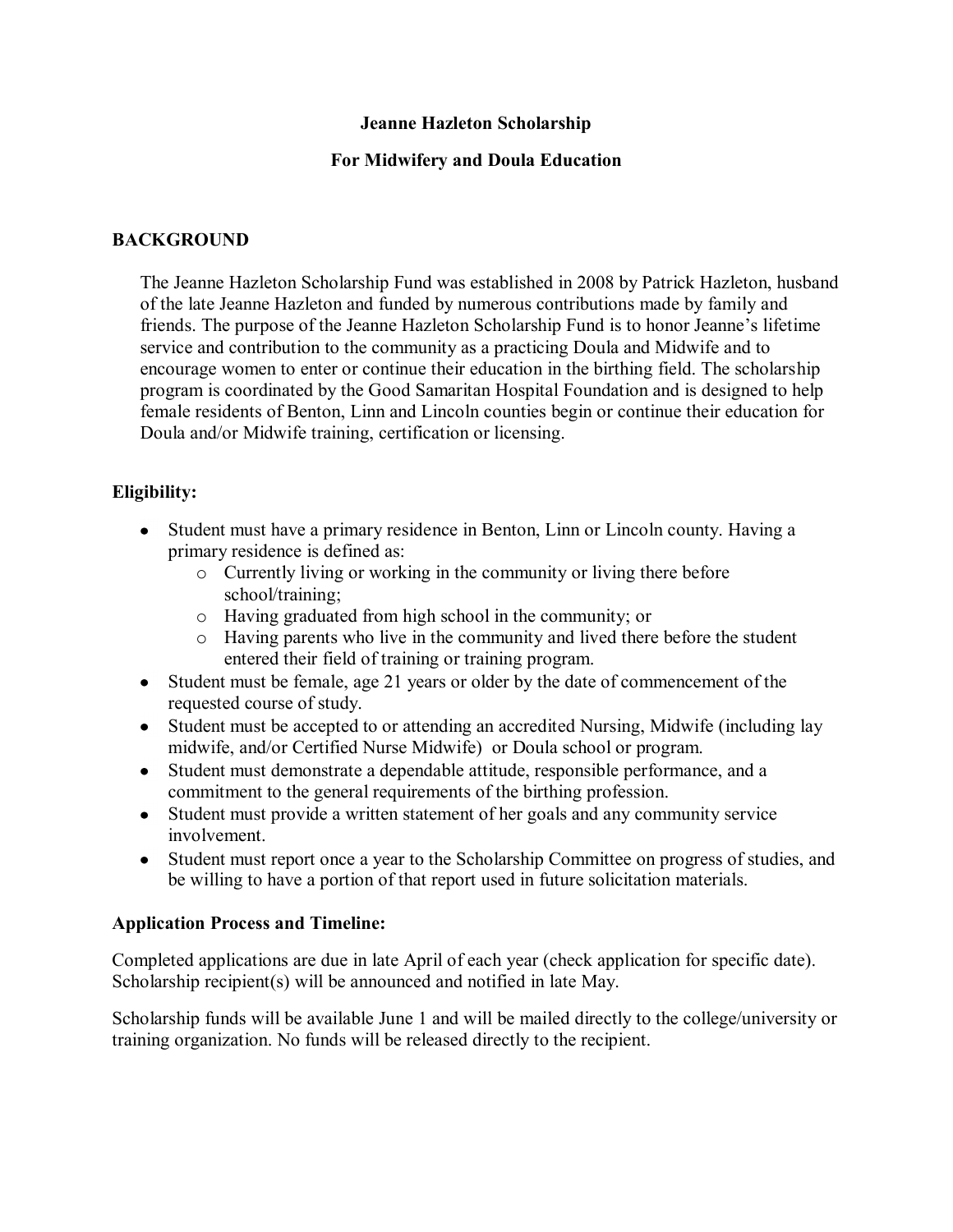#### **APPLICATION FOR THE JEANNE HAZLETON SCHOLARSHIP FOR MIDWIFERY AND DOULA EDUCATION**

#### **APPLICATION CHECKLIST**:

Please include the following documents with your application. Applications must be typed or legibly written in ink.

| Completed application                                                                                                                                                    |
|--------------------------------------------------------------------------------------------------------------------------------------------------------------------------|
| Proof of enrollment in qualifying school, or program, or intention to enroll                                                                                             |
| A current copy of your resume (if you are currently practicing, you may<br>include your business pamphlet/brochure). Include copies of certifications<br>and or licenses |
| Two letters of recommendation: One from a couple whose birth you<br>attended, and one from a professional reference (midwife, doula,<br>physician.)                      |

The application packet must be received at the address below no later than April 30:

Attn: Jeanne Hazleton Scholarship Committee

Good Samaritan Hospital Foundation

3600 NW Samaritan Drive,

Corvallis, OR 97330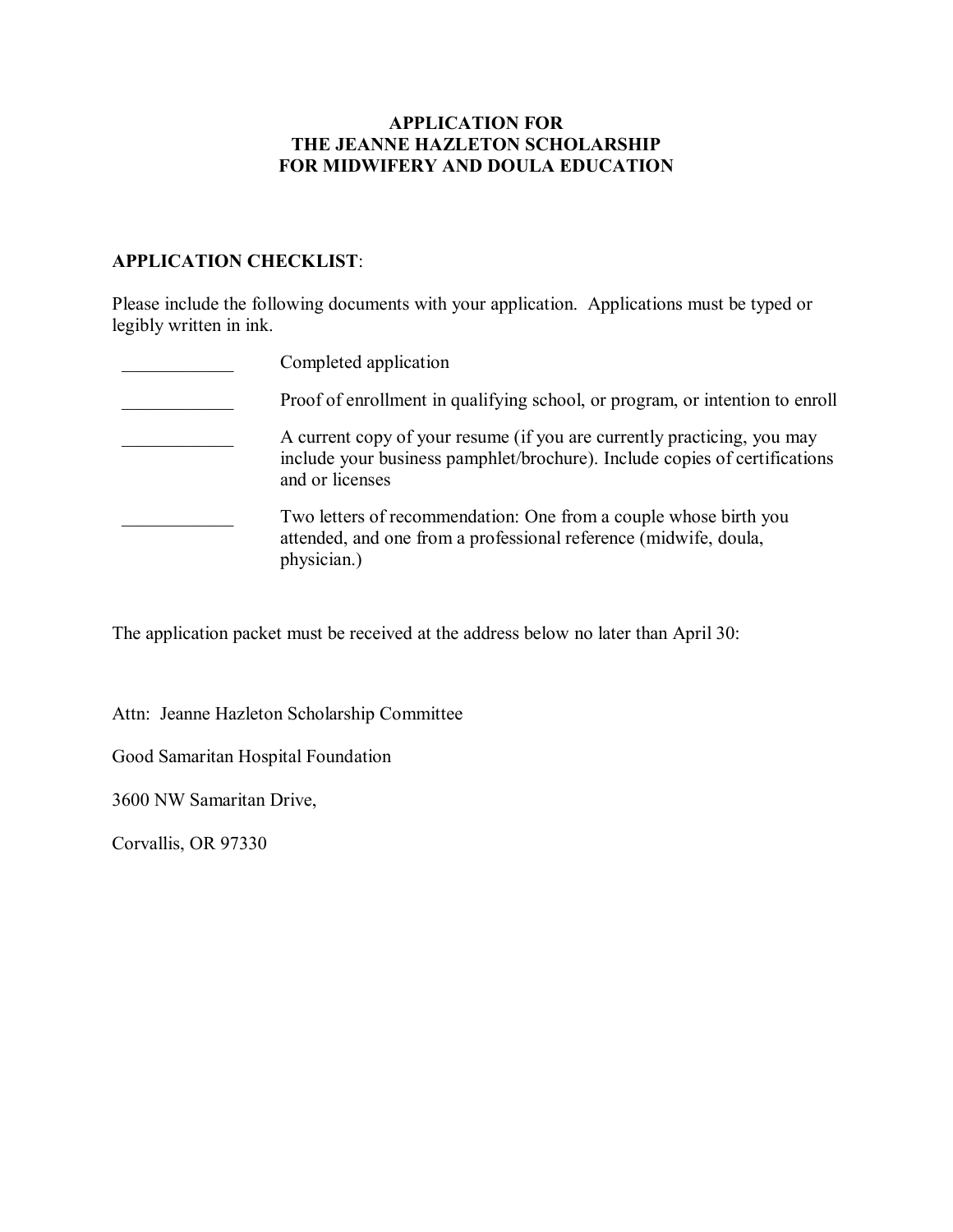# **APPLICATION**

| Name                                                     |                                                                                                                                                                                                   |
|----------------------------------------------------------|---------------------------------------------------------------------------------------------------------------------------------------------------------------------------------------------------|
|                                                          |                                                                                                                                                                                                   |
|                                                          | $City$ $2ip$                                                                                                                                                                                      |
|                                                          |                                                                                                                                                                                                   |
|                                                          |                                                                                                                                                                                                   |
|                                                          |                                                                                                                                                                                                   |
|                                                          | Education – List any school or program previously or currently enrolled; or planning to attend,<br>and when, date or expected date of graduation/certification. Provide GPA, if applicable, major |
|                                                          |                                                                                                                                                                                                   |
|                                                          | ,我们也不能在这里的人,我们也不能在这里的人,我们也不能不能不能不能不能不能不能不能不能不能不能。""我们的人,我们也不能不能不能不能不能不能不能不能不能不能不                                                                                                                  |
|                                                          |                                                                                                                                                                                                   |
| Provide employment history involving birthing experience |                                                                                                                                                                                                   |
|                                                          |                                                                                                                                                                                                   |
|                                                          |                                                                                                                                                                                                   |
|                                                          |                                                                                                                                                                                                   |
|                                                          |                                                                                                                                                                                                   |
|                                                          |                                                                                                                                                                                                   |
|                                                          |                                                                                                                                                                                                   |
|                                                          |                                                                                                                                                                                                   |
|                                                          |                                                                                                                                                                                                   |
|                                                          |                                                                                                                                                                                                   |